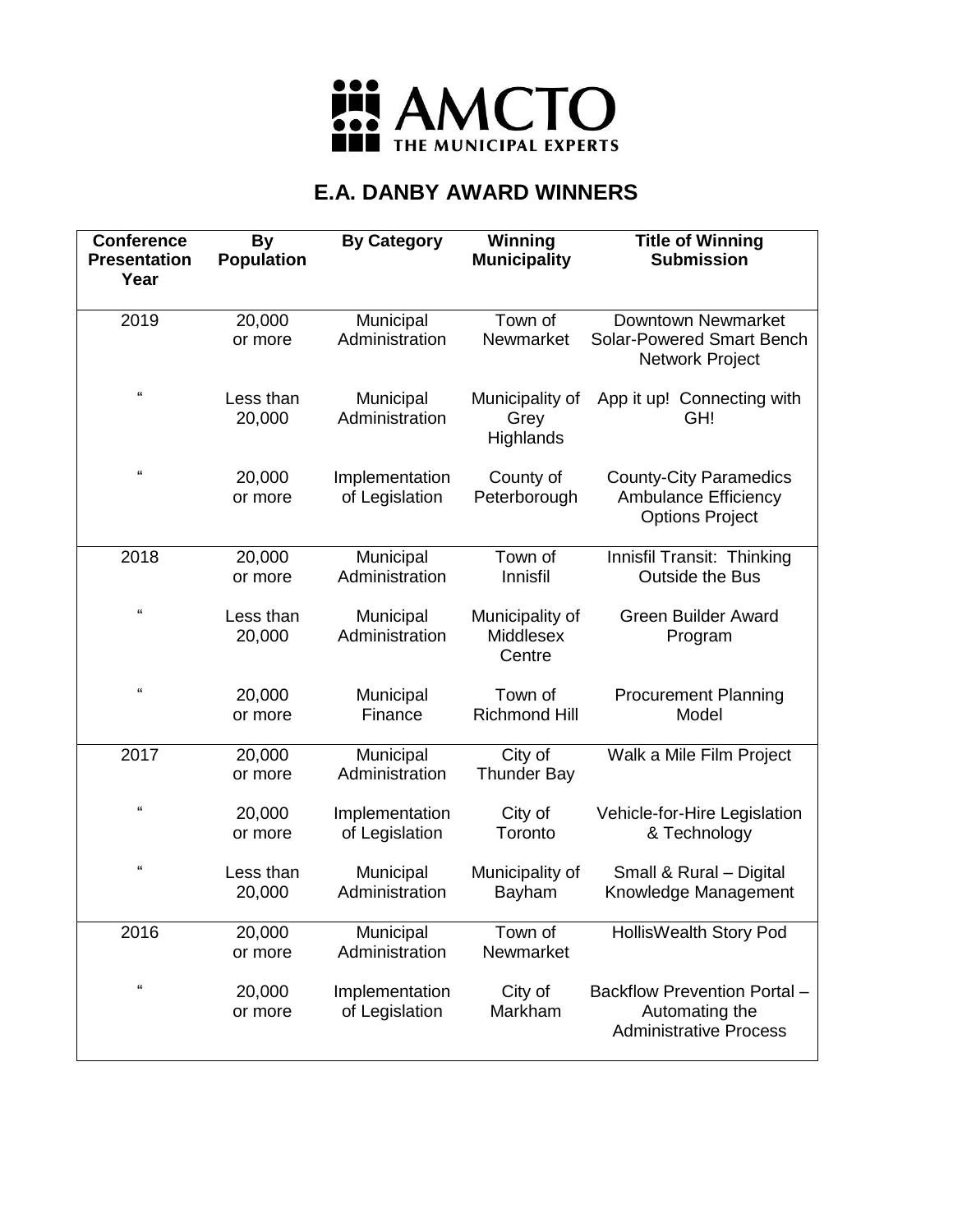

| <b>Conference</b><br><b>Presentation</b><br>Year | <b>By</b><br><b>Population</b> | <b>By Category</b>               | Winning<br><b>Municipality</b>           | <b>Title of Winning</b><br><b>Submission</b>                                       |
|--------------------------------------------------|--------------------------------|----------------------------------|------------------------------------------|------------------------------------------------------------------------------------|
|                                                  |                                |                                  |                                          |                                                                                    |
| 2015                                             | 20,000<br>or more              | Municipal<br>Administration      | Town of<br>Newmarket                     | <b>E-Bidding System</b>                                                            |
| $\epsilon$                                       | Less than<br>20,000            | Municipal<br>Administration      | Town of<br><b>Bancroft</b>               | <b>Bridge Street Bridge Project</b>                                                |
| $\mathfrak{c}\mathfrak{c}$                       | 20,000<br>or more              | Implementation<br>of Legislation | City of Barrie                           | Every Kid's A Hero<br>Adventure Playground                                         |
| 2014                                             | 20,000<br>or more              | Municipal<br>Administration      | City of<br>Kawartha<br>Lakes             | Initiative Management                                                              |
| $\epsilon\epsilon$                               | Less than<br>20,000            | Municipal<br>Administration      | City of Port<br>Colborne                 | "5C" Service Program                                                               |
| 2013                                             | 20,000<br>or more              | Municipal<br>Administration      | City of<br>Vaughan                       | Dazzle Me! Program                                                                 |
| $\pmb{\mathfrak{c}}$                             | 20,000<br>or more              | Municipal<br>Finance             | City of<br>London                        | Engaging Londoners: 2013<br><b>Budget</b>                                          |
| $\mathfrak{c}\mathfrak{c}$                       | Less than<br>20,000            | Municipal<br>Administration      | Municipality<br>of Hastings<br>Highlands | Sense of Place                                                                     |
| $\epsilon$                                       | Less than<br>20,000            | Implementation<br>of Legislation | Municipality<br>of Sioux<br>Lookout      | <b>Sioux Lookout Youth</b><br><b>Development Commission</b>                        |
| 2012                                             | 20,000<br>or more              | Municipal<br>Administration      | City of<br>Ottawa                        | <b>Emergency &amp; Protective</b><br><b>Services Diversity Champion</b><br>Program |
| 2011                                             | 20,000<br>or more              | Municipal<br>Administration      | City of<br><b>Brampton</b>               | Mobile Brampton                                                                    |
| $\epsilon$                                       | 20,000<br>or more              | Implementation<br>of Legislation | City of<br>Toronto                       | www.toronto.ca/council                                                             |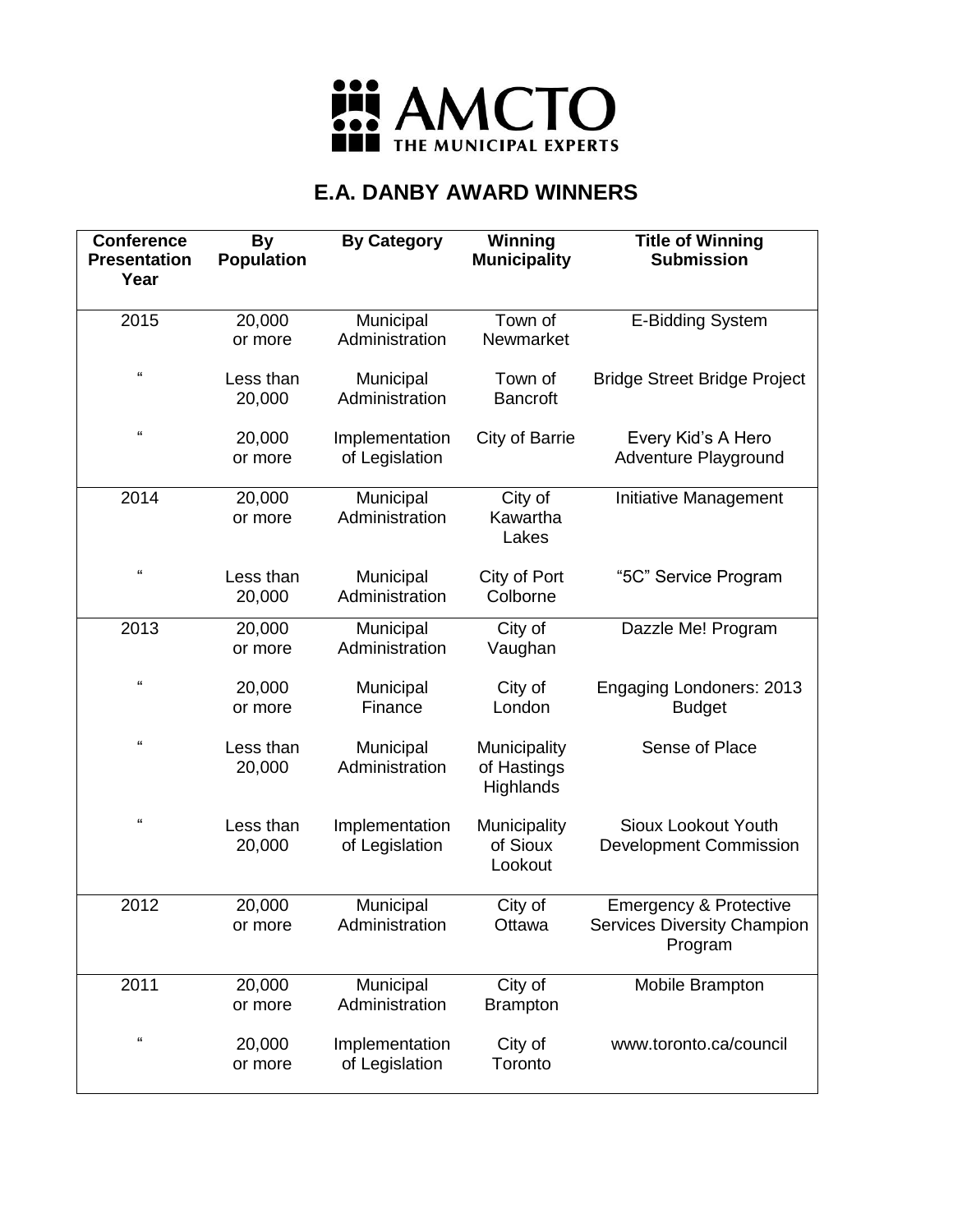

| <b>Conference</b><br><b>Presentation</b><br>Year | <b>By</b><br><b>Population</b> | <b>By Category</b>               | Winning<br><b>Municipality</b>             | <b>Title of Winning</b><br><b>Submission</b>                                     |
|--------------------------------------------------|--------------------------------|----------------------------------|--------------------------------------------|----------------------------------------------------------------------------------|
| 2010                                             | 20,000<br>or more              | Municipal<br>Administration      | City of<br>Windsor                         | <b>Employee Mentoring</b><br>Program (Share the<br>Experience)                   |
| $\epsilon$                                       | 20,000<br>or more              | Implementation<br>of Legislation | County of<br>Grey                          | <b>Provincial Offences</b><br>Dashboard                                          |
| $\epsilon$                                       | Less than<br>20,000            | Implementation<br>of Legislation | Township of<br>Madawaska<br>Valley         | Green Organic Program                                                            |
| 2009                                             | 20,000<br>or more              | Municipal<br>Administration      | Town of<br>Oakville                        | Town TV                                                                          |
| $\epsilon\epsilon$                               | 20,000<br>or more              | Municipal<br>Finance             | Durham<br>Region and<br>County of<br>Elgin | <b>Collection of Provincial</b><br><b>Offences Act Defaulted</b><br>Fines        |
| 2008                                             | 20,000<br>or more              | Municipal<br>Administration      | City of<br><b>Quinte West</b>              | <b>Protective Response</b><br><b>Interactive Service</b><br>Management (PRISM)   |
| $\epsilon$                                       | 20,000<br>or more              | Municipal<br>Finance             | Town of<br>Milton                          | <b>Fare-free Transit Pilot</b><br>Program                                        |
| $\mathfrak{c}\mathfrak{c}$                       | Less than<br>20,000            | Municipal<br>Administration      | Municipality<br>of Wawa                    | Northern Information<br><b>Technology &amp; Geomatics</b><br>Cooperative (NITGC) |
| $\epsilon$                                       | Less than<br>20,000            | Implementation<br>of Legislation | Township of<br>Cramahe                     | <b>Cramahe Calling</b>                                                           |
| 2007                                             |                                |                                  | Region of<br>Peel                          | <b>Talent Management Talent</b><br>Development At Peel                           |
| 2006                                             |                                |                                  | City of<br>Windsor                         | SimpliCity Program                                                               |